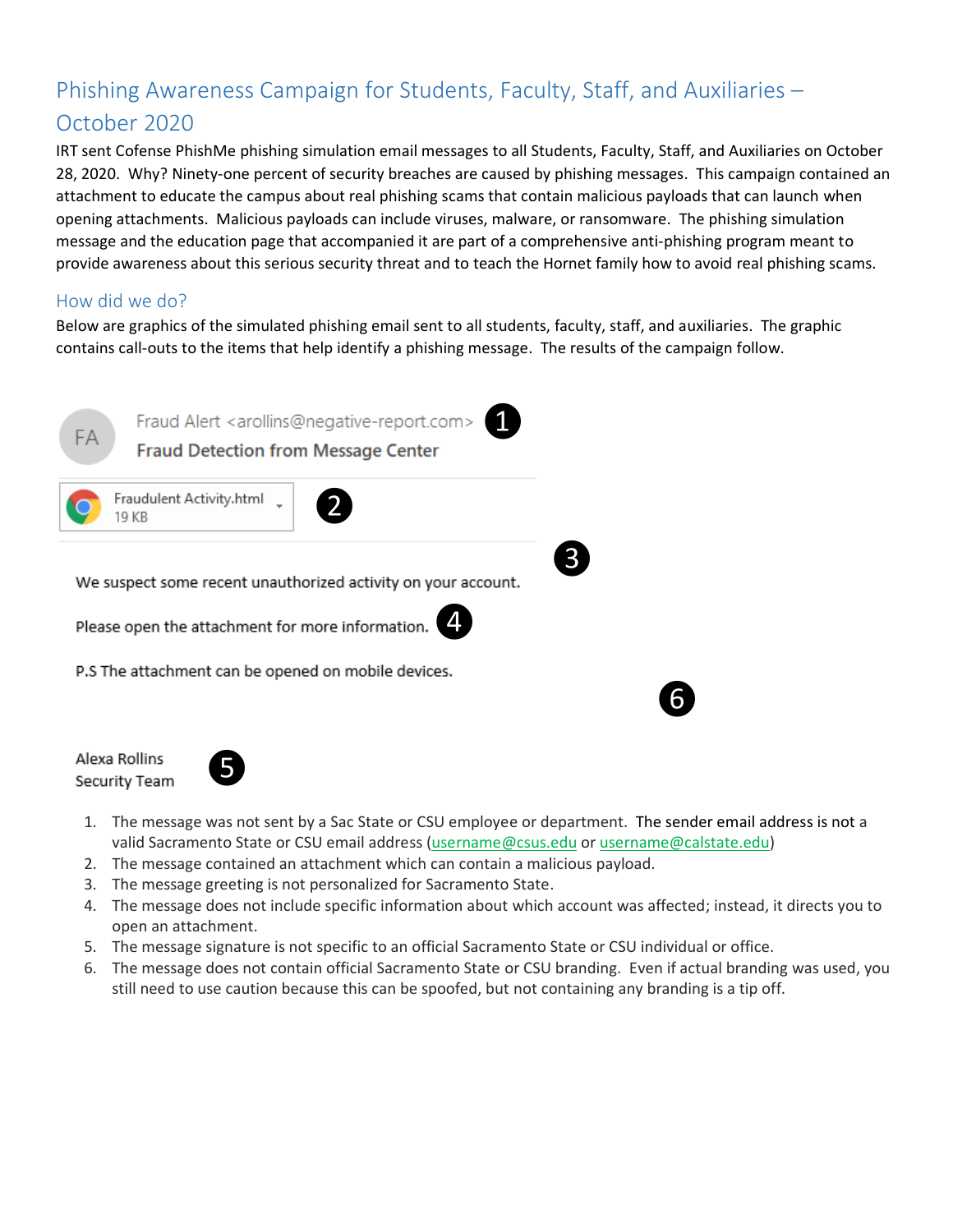# Student results of the October 2020 Phishing Simulation

Of 41,950 recipients, 6,340 (15.12%) clicked the link in the phishing simulation email. 1,016 (2.42%) used the Report Phishing tool to report the phishing simulation.

#### **6,340 of 41,950 Students Found Susceptible to Phishing**

| <b>Unique Recipients:</b>     | 41.950 |
|-------------------------------|--------|
| Opened attachment             | 6,340  |
| Reported via Cofense Reporter |        |
| & Did Not Click:              | 1.016  |

Response Breakdown

#### **October 2020 Phishing Simulation Response Breakdown for Students**



## Faculty, Staff, and Auxiliary results of the October 2020 Phishing Simulation

Of 4,995 recipients, 223 (4.47%) clicked the link in the phishing simulation email. 661 (13.24%) used the Report Phishing tool to report the phishing simulation.

#### **223 of 4,995 Faculty, Staff, and Auxiliaries Found Susceptible to Phishing**

| Unique Recipients:            | 4.995 |
|-------------------------------|-------|
| Opened attachment             | 223   |
| Reported via Cofense Reporter |       |
| & did not click link:         | 661   |

#### **October 2020 Phishing Simulation Response Breakdown for Faculty, Staff, and Auxiliaries**